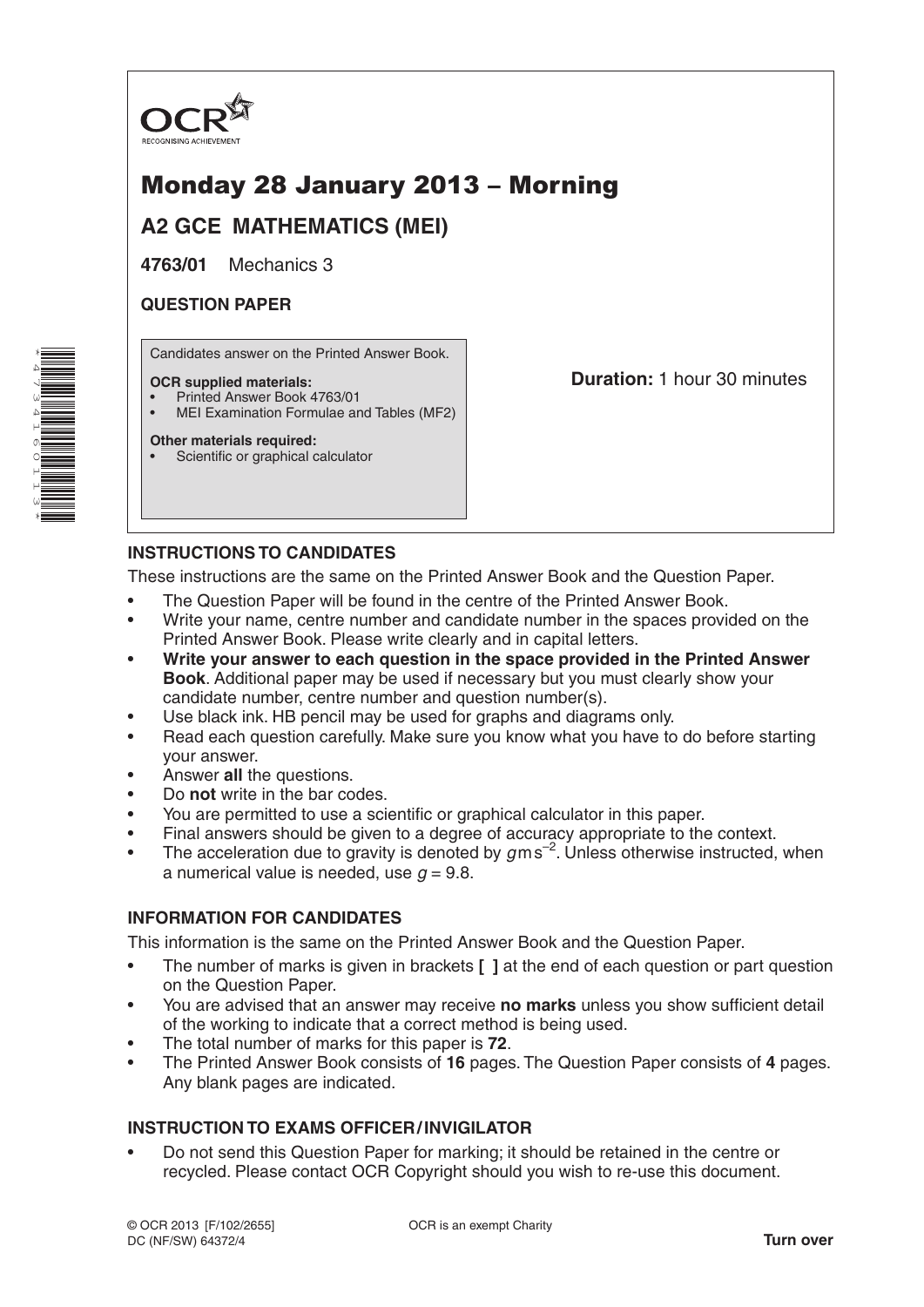- **1 (a)**  A particle P is executing simple harmonic motion, and the centre of the oscillations is at the point O. The maximum speed of P during the motion is  $5.1 \text{ m s}^{-1}$ . When P is 6m from O, its speed is  $4.5 \text{ m s}^{-1}$ . Find the period and the amplitude of the motion. **[6]**
- **(b)** The force *F* of gravitational attraction between two objects of masses  $m_1$  and  $m_2$  at a distance *d* apart is **given** by *F*  $Gm_1m$  $=\frac{Qm_1m_2}{d^2}$ , where *G* is the universal gravitational constant.
	- *d* **(i)** Find the dimensions of *G*.  $[3]$

Three objects, each of mass *m*, are moving in deep space under mutual gravitational attraction. They move round a single circle with constant angular speed  $\omega$ , and are always at the three vertices of an equilateral triangle of side *R*. You are given that  $\omega = kG^{\alpha}m^{\beta}R^{\gamma}$ , where *k* is a dimensionless constant.

(ii) Find 
$$
\alpha
$$
,  $\beta$  and  $\gamma$ . [5]

For three objects of mass 2500kg at the vertices of an equilateral triangle of side 50m, the angular speed is  $2.0 \times 10^{-6}$  rad s<sup>-1</sup>.

- **(iii)** Find the angular speed for three objects of mass  $4.86 \times 10^{14}$  kg at the vertices of an equilateral triangle of side 30000m. **[4]**
- **2 (a)**  A fixed solid sphere with a smooth surface has centre O and radius 0.8m. A particle P is given a horizontal velocity of  $1.2 \text{ m s}^{-1}$  at the highest point on the sphere, and it moves on the surface of the sphere in part of a vertical circle of radius 0.8m.
	- **(i)** Find the radial and tangential components of the acceleration of P at the instant when OP makes an angle  $\frac{1}{6}\pi$  radians with the upward vertical. (You may assume that P is still in contact with the sphere.) **[5]**
	- **(ii)** Find the speed of P at the instant when it leaves the surface of the sphere. **[6]**
	- **(b)** Two fixed points R and S are 2.5m apart with S vertically below R. A particle Q of mass 0.9 kg is connected to R and to S by two light inextensible strings; Q is moving in a horizontal circle at a constant speed of  $5 \text{ m s}^{-1}$  with both strings taut. The radius of the circle is 2.4 m and the centre C of the circle is 0.7m vertically below S, as shown in Fig. 2.



**Fig. 2**

**Find the tension in the string RQ and the tension in the string SQ.** [7]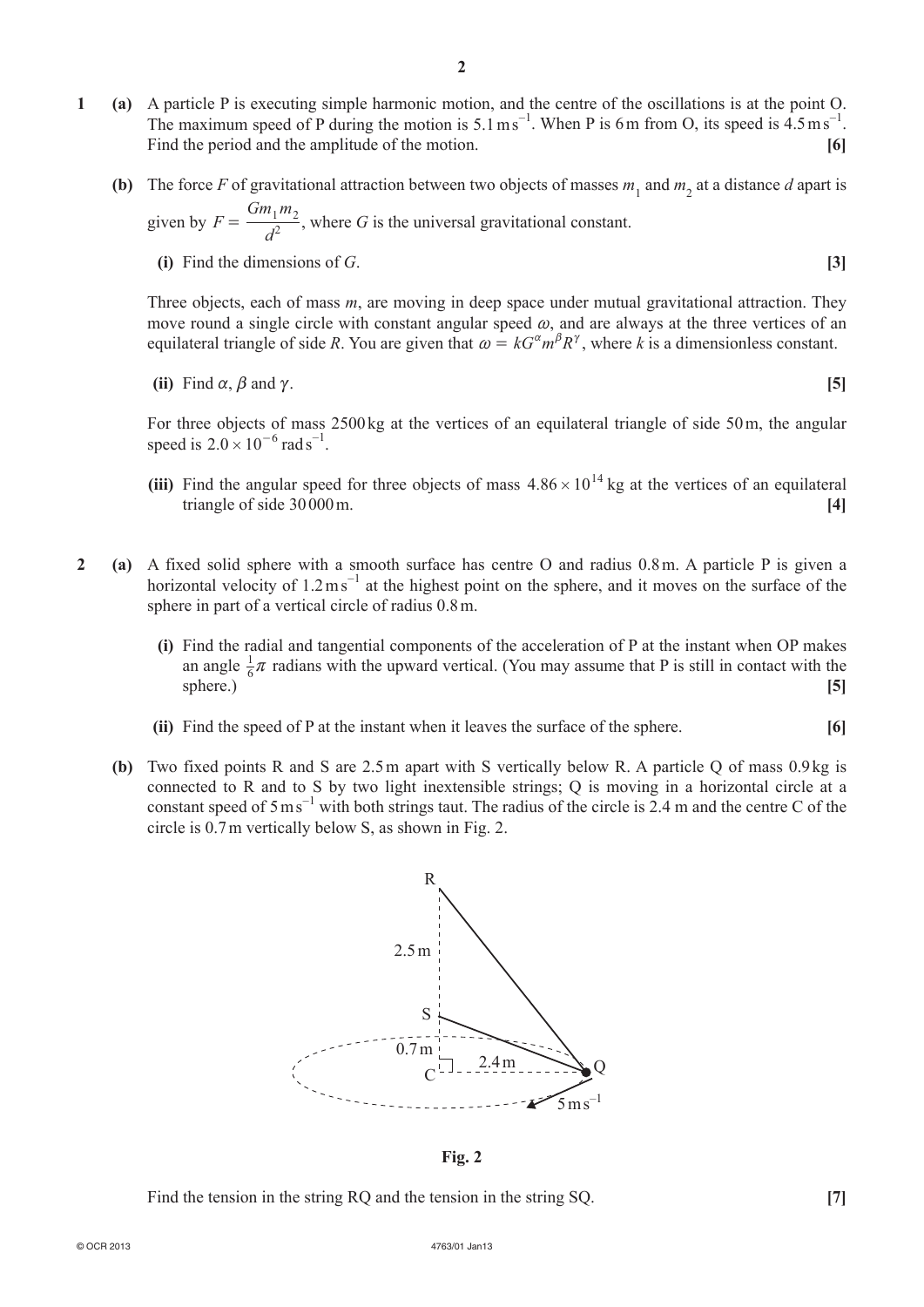**3**  Two fixed points X and Y are 14.4 m apart and XY is horizontal. The midpoint of XY is M. A particle P is connected to X and to Y by two light elastic strings. Each string has natural length 6.4m and modulus of elasticity 728N. The particle P is in equilibrium when it is 3m vertically below M, as shown in Fig. 3.



**Fig. 3**

| (i) Find the tension in each string when P is in the equilibrium position.  | $\left 3\right $ |
|-----------------------------------------------------------------------------|------------------|
| (ii) Show that the mass of $P$ is 12.5 kg.                                  | $\left 3\right $ |
| The particle P is released from rest at M, and moves in a vertical line.    |                  |
| (iii) Find the acceleration of P when it is 2.1 m vertically below M.       | $\vert 5 \vert$  |
| (iv) Explain why the maximum speed of P occurs at the equilibrium position. | [1]              |
| (v) Find the maximum speed of P.                                            | [6]              |

- **4** (a) The region enclosed between the curve  $y = x^4$  and the line  $y = h$  (where *h* is positive) is rotated about the *y-*axis to form a uniform solid of revolution. Find the *y-*coordinate of the centre of mass of this solid. **[5]**
	- **(b)** The region *A* is bounded by the *x*-axis, the curve  $y = x + \sqrt{x}$  for  $0 \le x \le 4$ , and the line  $x = 4$ . The region *B* is bounded by the *y*-axis, the curve  $y = x + \sqrt{x}$  for  $0 \le x \le 4$ , and the line  $y = 6$ . These regions are shown in Fig. 4.



**Fig. 4**

- **(i)** A uniform lamina occupies the region *A*. Show that the *x*-coordinate of the centre of mass of this lamina is 2.56, and find the *y-*coordinate. **[9]**
- **(ii)** Using your answer to part **(i)**, or otherwise, find the coordinates of the centre of mass of a uniform lamina occupying the region *B*. **[4]**